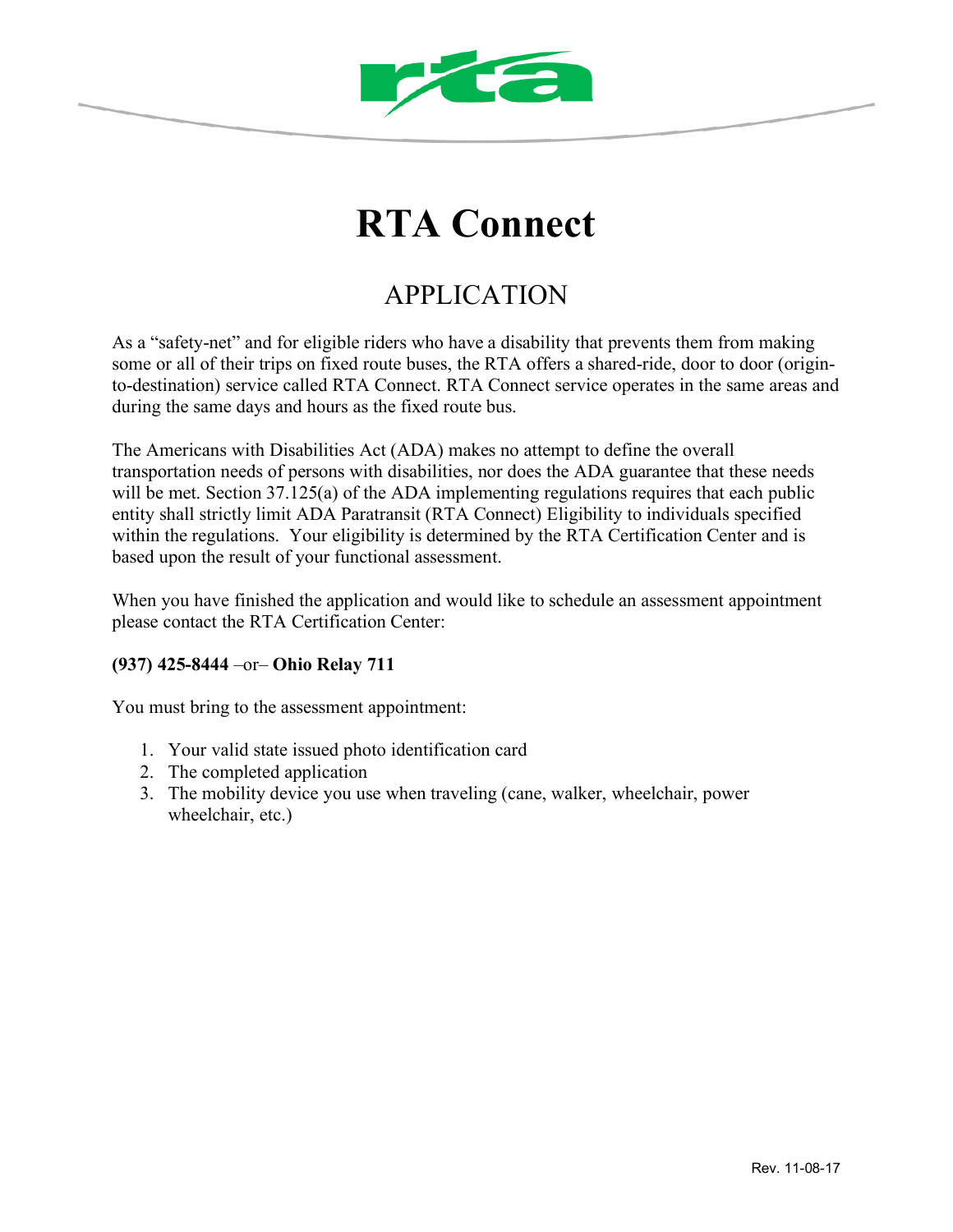| PART A (Please Print)                                                                                                                                                                                                                                                                                                                                                                                                        |  |  |  |  |
|------------------------------------------------------------------------------------------------------------------------------------------------------------------------------------------------------------------------------------------------------------------------------------------------------------------------------------------------------------------------------------------------------------------------------|--|--|--|--|
| Check One:<br>Mrs.<br>$\vert$ Ms.<br><b>Miss</b><br>$\vert$ Mr.                                                                                                                                                                                                                                                                                                                                                              |  |  |  |  |
| Last Name                                                                                                                                                                                                                                                                                                                                                                                                                    |  |  |  |  |
| <b>First Name</b><br>M<br><u> 1989 - Johann Barn, mars eta bainar eta bainar eta baina eta baina eta baina eta baina eta baina eta baina e</u>                                                                                                                                                                                                                                                                               |  |  |  |  |
| Address                                                                                                                                                                                                                                                                                                                                                                                                                      |  |  |  |  |
| $\frac{1}{\sqrt{1-\frac{1}{2}}\sqrt{1-\frac{1}{2}}\sqrt{1-\frac{1}{2}}\sqrt{1-\frac{1}{2}}\sqrt{1-\frac{1}{2}}\sqrt{1-\frac{1}{2}}\sqrt{1-\frac{1}{2}}\sqrt{1-\frac{1}{2}}\sqrt{1-\frac{1}{2}}\sqrt{1-\frac{1}{2}}\sqrt{1-\frac{1}{2}}\sqrt{1-\frac{1}{2}}\sqrt{1-\frac{1}{2}}\sqrt{1-\frac{1}{2}}\sqrt{1-\frac{1}{2}}\sqrt{1-\frac{1}{2}}\sqrt{1-\frac{1}{2}}\sqrt{1-\frac{1}{2}}\sqrt{1-\frac{1}{2}}\sqrt{1-\frac$<br>City |  |  |  |  |
| Name of Apartment Complex or Building<br><u> 1989 - Andrea Barbara, poeta esperanto-poeta esperanto-poeta esperanto-poeta esperanto-poeta esperanto-poeta</u>                                                                                                                                                                                                                                                                |  |  |  |  |
| <b>Closet Intersection</b><br><b>and</b> and <b>a</b> and <b>a</b> and <b>a</b> and <b>a</b> and <b>a</b> and <b>a</b> and <b>a</b>                                                                                                                                                                                                                                                                                          |  |  |  |  |
| If you live more than 3/4 of a mile from any RTA fixed route, you are outside RTA Connect's service<br>area. Please call the RTA Certification Center if you need more information regarding service area.                                                                                                                                                                                                                   |  |  |  |  |
| Telephone Number<br>Cell                                                                                                                                                                                                                                                                                                                                                                                                     |  |  |  |  |
| <b>Email Address</b><br><u> 1989 - Johann Stoff, amerikansk politiker (d. 1989)</u>                                                                                                                                                                                                                                                                                                                                          |  |  |  |  |
| Date of Birth                                                                                                                                                                                                                                                                                                                                                                                                                |  |  |  |  |
| Benefits Information<br>Are you a Medicaid recipient?<br>$  \nvert$ Yes<br>(Case No.)<br>N <sub>o</sub><br>Do you receive Medicare:<br>Yes<br>$\overline{N_0}$<br>Yes<br>Do you receive V.A. Disability Benefits:<br> No                                                                                                                                                                                                     |  |  |  |  |
| In case of an emergency, is there someone in the local area who should be<br>Yes<br>N <sub>0</sub><br>notified?                                                                                                                                                                                                                                                                                                              |  |  |  |  |
| <b>Phone Number</b><br>Name<br><u> 1990 - Johann Barbara, martin eta politikar</u>                                                                                                                                                                                                                                                                                                                                           |  |  |  |  |
| Cell Number<br>Relationship                                                                                                                                                                                                                                                                                                                                                                                                  |  |  |  |  |
| Why are you applying for RTA Connect transportation service?                                                                                                                                                                                                                                                                                                                                                                 |  |  |  |  |
| How does your disability prevent you from using RTA's fixed route service?                                                                                                                                                                                                                                                                                                                                                   |  |  |  |  |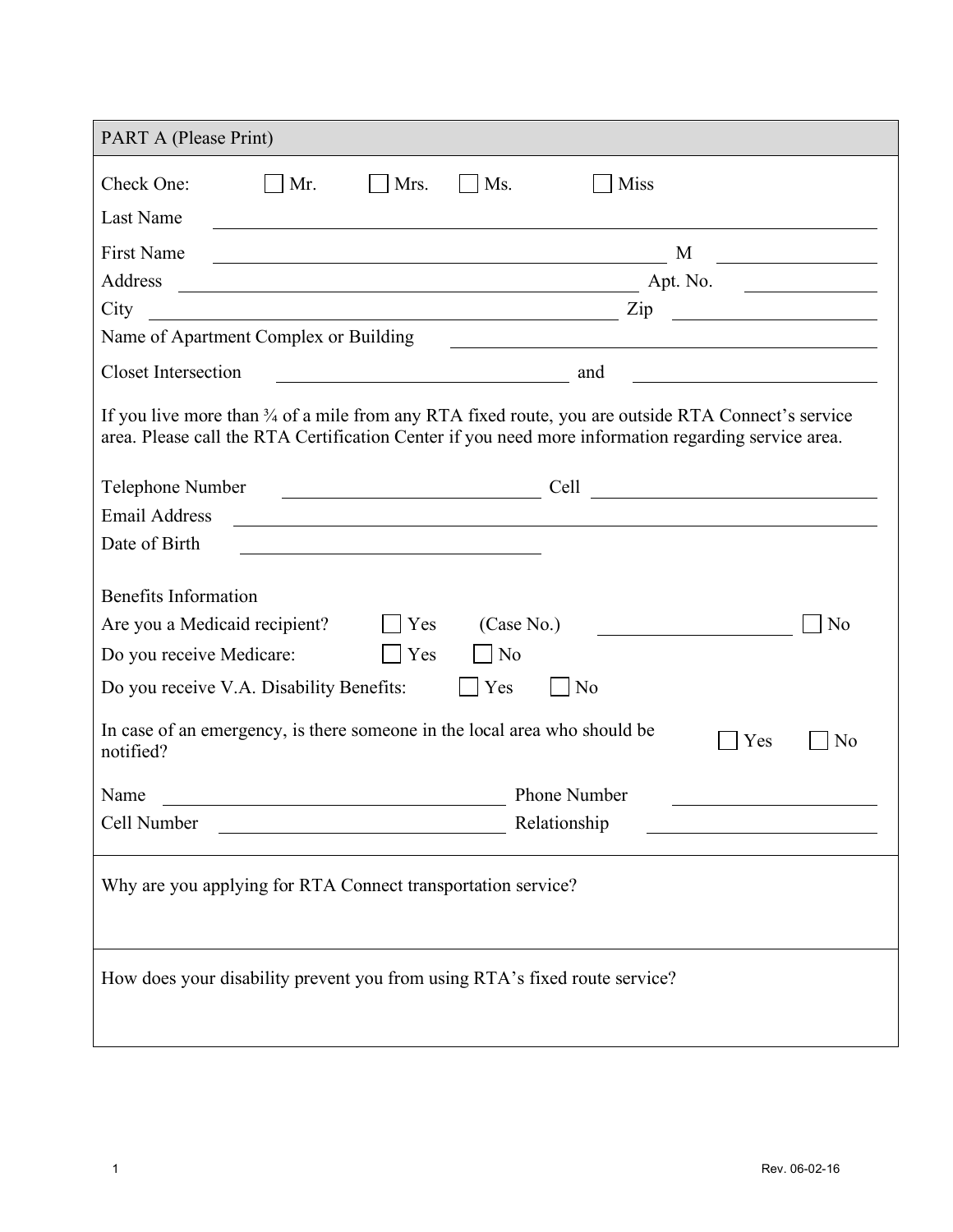| <b>PART B</b>                                                                                                                                                                                                                                                                                                                                                                                                                                                                                                                                                                                                                                                                                                  |  |  |  |  |
|----------------------------------------------------------------------------------------------------------------------------------------------------------------------------------------------------------------------------------------------------------------------------------------------------------------------------------------------------------------------------------------------------------------------------------------------------------------------------------------------------------------------------------------------------------------------------------------------------------------------------------------------------------------------------------------------------------------|--|--|--|--|
| RTA has established a process for determining RTA Connect Eligibility. RTA will strictly limit ADA<br>RTA Connect Eligibility to persons required to be eligible under the ADA law. Individuals with<br>permanent or temporary disabilities may be eligible for the service unconditionally or with respect to a<br>particular type of trip or under particular conditions, depending on the assessment outcome, even when<br>the fixed route system is completely accessible. Transit services for persons with disabilities will largely<br>be provided by fixed route services. For this reason, please answer the questions below relating to your<br>personal use and/or knowledge of RTA's fixed routes. |  |  |  |  |
| What RTA fixed route number serves your home<br>residence?<br>Where is the nearest RTA bus stop to your home<br>residence?                                                                                                                                                                                                                                                                                                                                                                                                                                                                                                                                                                                     |  |  |  |  |
| Did you know that all of RTA buses have wheelchair lifts and securements on them?<br>Yes<br>N <sub>0</sub><br>Did you know if the steps on the bus are difficult for you that you could ask the driver to put the lift                                                                                                                                                                                                                                                                                                                                                                                                                                                                                         |  |  |  |  |
| down for you?<br>Yes<br>N <sub>o</sub>                                                                                                                                                                                                                                                                                                                                                                                                                                                                                                                                                                                                                                                                         |  |  |  |  |
| Did you know RTA offers Travel Training to show consumers how to use the fixed route system?<br>Yes<br>N <sub>o</sub>                                                                                                                                                                                                                                                                                                                                                                                                                                                                                                                                                                                          |  |  |  |  |
| Would you be interested in Fixed Route Travel Training?<br>N <sub>o</sub><br>Yes                                                                                                                                                                                                                                                                                                                                                                                                                                                                                                                                                                                                                               |  |  |  |  |
| Are you aware that RTA provides "Hailer Kits" and other aids to help facilitate the use of fixed route for<br>consumers with visual or hearing disabilities?<br>N <sub>o</sub><br>Yes                                                                                                                                                                                                                                                                                                                                                                                                                                                                                                                          |  |  |  |  |
| Would you be interested in receiving more information about these kits?<br>Yes<br>No                                                                                                                                                                                                                                                                                                                                                                                                                                                                                                                                                                                                                           |  |  |  |  |
| Describe under what circumstances you are able to use RTA's fixed routes.                                                                                                                                                                                                                                                                                                                                                                                                                                                                                                                                                                                                                                      |  |  |  |  |
| Describe in detail what hinders you from using RTA's fixed routes                                                                                                                                                                                                                                                                                                                                                                                                                                                                                                                                                                                                                                              |  |  |  |  |
| I have used RTA's fixed route:                                                                                                                                                                                                                                                                                                                                                                                                                                                                                                                                                                                                                                                                                 |  |  |  |  |
| In the past week                                                                                                                                                                                                                                                                                                                                                                                                                                                                                                                                                                                                                                                                                               |  |  |  |  |
| In the past month                                                                                                                                                                                                                                                                                                                                                                                                                                                                                                                                                                                                                                                                                              |  |  |  |  |
| In the past year                                                                                                                                                                                                                                                                                                                                                                                                                                                                                                                                                                                                                                                                                               |  |  |  |  |
| Never Why?                                                                                                                                                                                                                                                                                                                                                                                                                                                                                                                                                                                                                                                                                                     |  |  |  |  |

I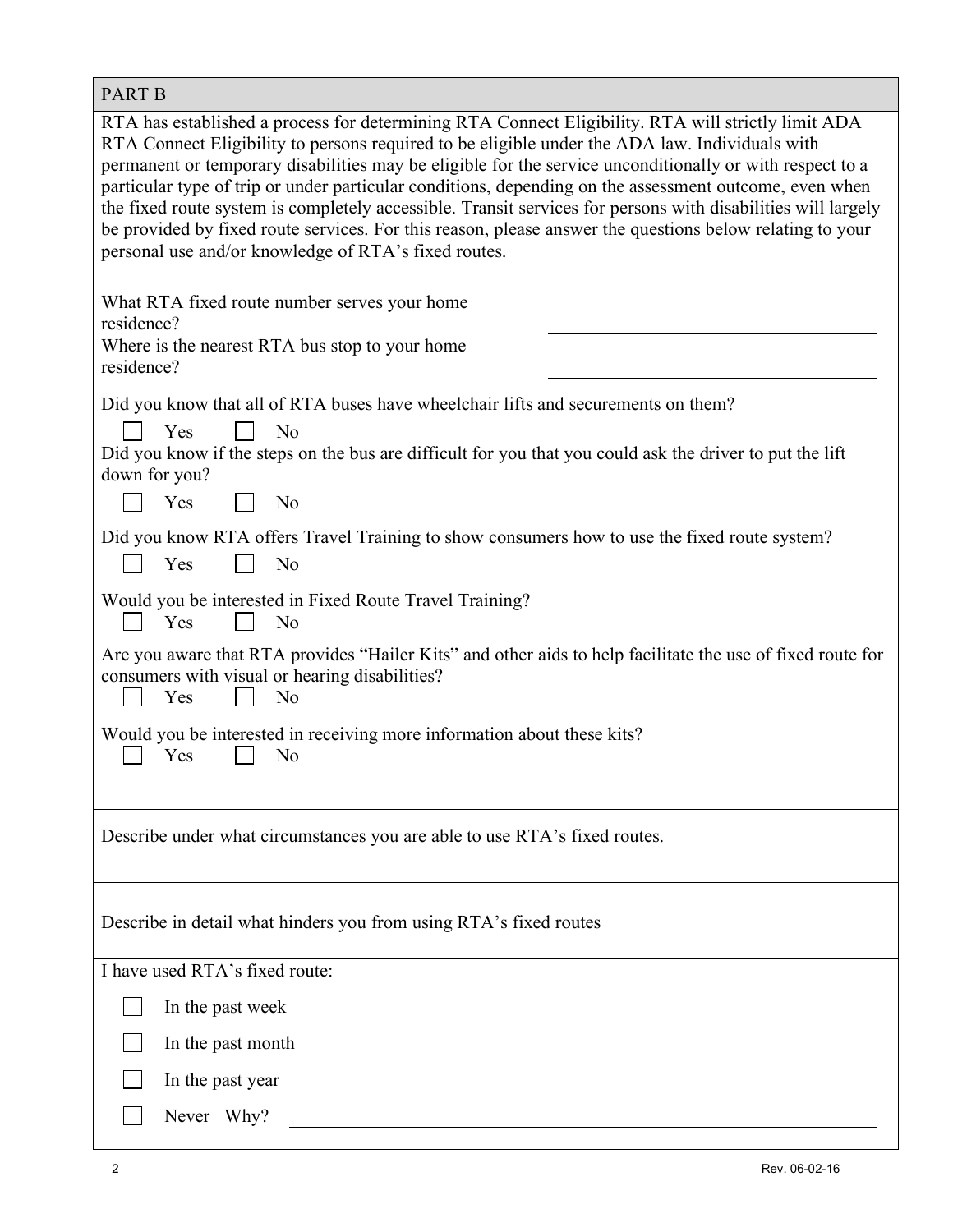| PART C                                                                                                                                                                                                            |      |                       |  |  |
|-------------------------------------------------------------------------------------------------------------------------------------------------------------------------------------------------------------------|------|-----------------------|--|--|
| Do you use any of the following aids? (check all that apply)                                                                                                                                                      |      |                       |  |  |
| Manual Wheelchair                                                                                                                                                                                                 |      | Electric Wheelchair   |  |  |
| Power Scooter                                                                                                                                                                                                     |      | Cane                  |  |  |
| Crutches                                                                                                                                                                                                          |      | White cane            |  |  |
| Service Animal                                                                                                                                                                                                    |      | Walker                |  |  |
| Hearing Aid                                                                                                                                                                                                       |      | Walker with seat      |  |  |
| <b>Communications Board</b>                                                                                                                                                                                       |      | <b>Boarding Chair</b> |  |  |
| Prosthesis                                                                                                                                                                                                        |      | <b>Brace</b>          |  |  |
| Other                                                                                                                                                                                                             |      | Oxygen                |  |  |
| To avoid delay in certification please be sure to come to the assessment appointment using the mobility                                                                                                           |      |                       |  |  |
| aid that you use when you travel.                                                                                                                                                                                 |      |                       |  |  |
| <b>PART D</b>                                                                                                                                                                                                     |      |                       |  |  |
| RTA Connect publications are in large print. If you wish to receive RTA Connect publications in an                                                                                                                |      |                       |  |  |
| alternate format, please check one desired format:                                                                                                                                                                |      |                       |  |  |
| <b>Compact Disc</b><br><b>Braille</b>                                                                                                                                                                             |      | Email                 |  |  |
|                                                                                                                                                                                                                   |      |                       |  |  |
| <b>PARTE</b>                                                                                                                                                                                                      |      |                       |  |  |
| <b>CERTIFICATION</b>                                                                                                                                                                                              |      |                       |  |  |
|                                                                                                                                                                                                                   |      |                       |  |  |
| I understand that the purpose of this application is to determine if I, or the applicant for whom I<br>represent, is eligible to use RTA Connect services. I certify that the information provided in this        |      |                       |  |  |
| application is true and correct. I understand that falsification of this application to obtain RTA Connect                                                                                                        |      |                       |  |  |
| service violates Ohio Revised Code section 2921.12, and the United States Code Title 18, Section 1001.                                                                                                            |      |                       |  |  |
| Penalties are fines of up to \$5,000 and imprisonment up to ten years. I agree to notify the RTA if I, or the                                                                                                     |      |                       |  |  |
| applicant for whom I represent, no longer need to use RTA Connect services. If you are the applicant's<br>representative, please state what capacity and attach legal documentation if you wish to represent them |      |                       |  |  |
| regarding the use of RTA Connect.                                                                                                                                                                                 |      |                       |  |  |
|                                                                                                                                                                                                                   |      |                       |  |  |
| Signature of Applicant or Legal Guardian<br>Attach proof of guardianship if applicable                                                                                                                            | Date |                       |  |  |
|                                                                                                                                                                                                                   |      |                       |  |  |
| Address                                                                                                                                                                                                           |      | Phone Number          |  |  |
|                                                                                                                                                                                                                   |      |                       |  |  |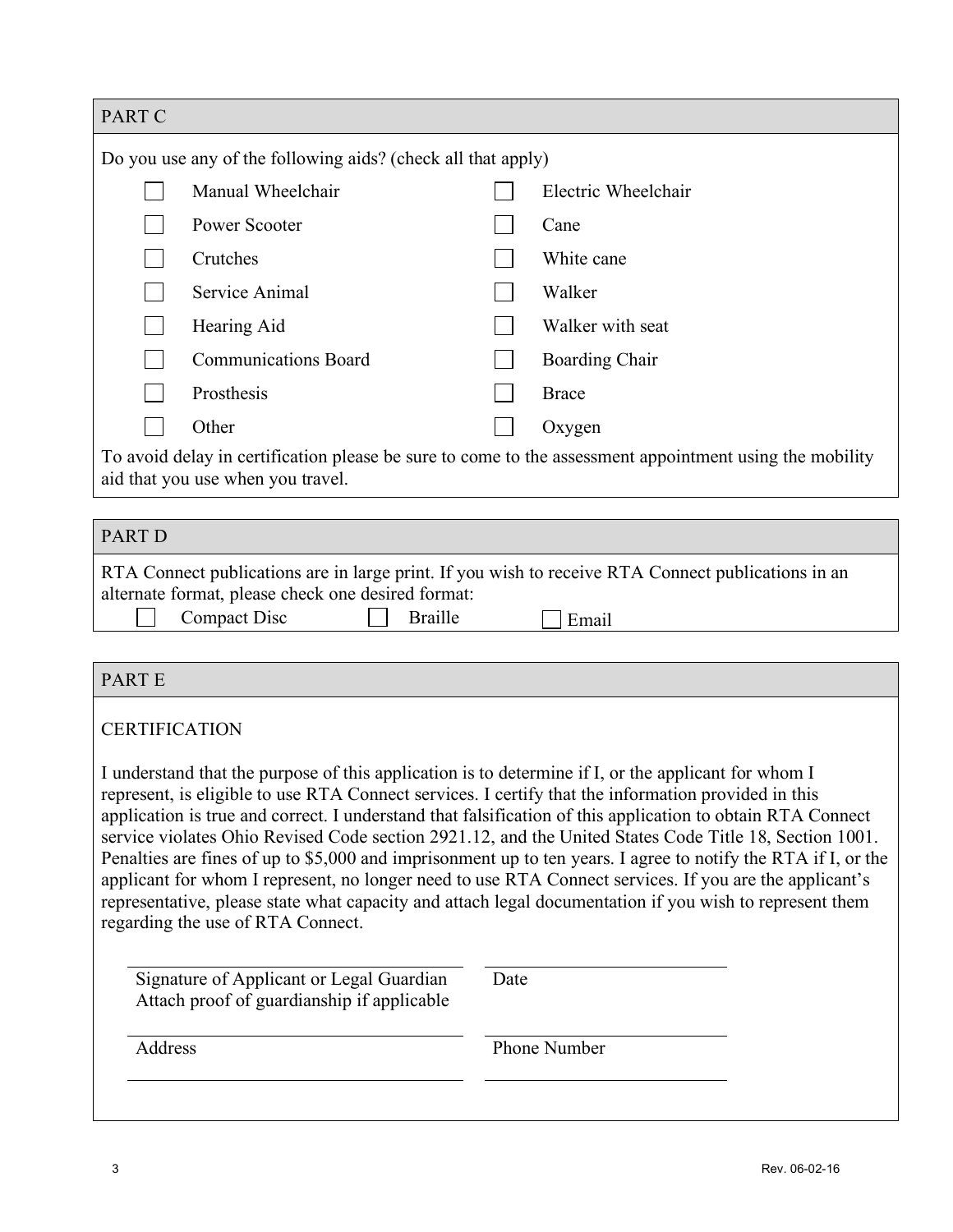| <b>PART F</b>                                                                                                                                                                                                                                                                                                                                                                                    |  |  |  |  |  |
|--------------------------------------------------------------------------------------------------------------------------------------------------------------------------------------------------------------------------------------------------------------------------------------------------------------------------------------------------------------------------------------------------|--|--|--|--|--|
| PHYSICIAN CERTIFICATION *pages 4 and/or 5 must be completed by licensed physician or<br>psychiatrist only<br>Physician's Name or<br>Stamp                                                                                                                                                                                                                                                        |  |  |  |  |  |
| Address<br><u> 1980 - Johann Barn, mars ann an t-Amhain Aonaich an t-Aonaich an t-Aonaich ann an t-Aonaich ann an t-Aonaich</u>                                                                                                                                                                                                                                                                  |  |  |  |  |  |
| Zip<br><u> 1989 - Andrea State Barbara, amerikan per</u>                                                                                                                                                                                                                                                                                                                                         |  |  |  |  |  |
| Phone<br>$\frac{1}{2}$ Fax $\frac{1}{2}$ Fax $\frac{1}{2}$ Fax $\frac{1}{2}$ Fax $\frac{1}{2}$ Fax $\frac{1}{2}$ Fax $\frac{1}{2}$ Fax $\frac{1}{2}$ Fax $\frac{1}{2}$ Fax $\frac{1}{2}$ Fax $\frac{1}{2}$ Fax $\frac{1}{2}$ Fax $\frac{1}{2}$ Fax $\frac{1}{2}$ Fax $\frac{1}{2}$ Fax $\frac{1}{2}$ F                                                                                           |  |  |  |  |  |
|                                                                                                                                                                                                                                                                                                                                                                                                  |  |  |  |  |  |
| <b>ELIGIBILITY CRITERIA</b>                                                                                                                                                                                                                                                                                                                                                                      |  |  |  |  |  |
| Permanent<br>The impairment or disability is considered:<br>$\Box$<br>Temporary                                                                                                                                                                                                                                                                                                                  |  |  |  |  |  |
| If temporary, what is the estimated period of time?                                                                                                                                                                                                                                                                                                                                              |  |  |  |  |  |
| From<br>To<br><u> 1989 - Johann Barbara, martin a</u><br><u> 1989 - Johann Barbara, martin amerikan basar dan basa dan basa dan basa dalam basa dalam basa dalam basa dala</u><br>Date<br>Date                                                                                                                                                                                                   |  |  |  |  |  |
| PHYSICAL DISABILITIES<br>THESE QUESTIONS MUST BE ANSWERED BY A LICENSED PHYSICIAN                                                                                                                                                                                                                                                                                                                |  |  |  |  |  |
| Complete this section if the applicant has physical disabilities or impairments:                                                                                                                                                                                                                                                                                                                 |  |  |  |  |  |
| A physical impairment is defined by the ADA as: "Any physiological disorder or condition, cosmetic<br>disfigurement, or anatomical loss affecting one or more of the following body systems: Neurological,<br>musculoskeletal, special sense organs, respirator (including speech organs), cardiovascular, reproductive,<br>digestive, genitourinary, hemic and lymphatic, skin, and endocrine." |  |  |  |  |  |
| 1. As a passenger on any RTA vehicle, does the applicant need the services of a personal attendant to<br>specifically assist the passenger with the completion of one or more daily activities while they are out<br>$\Box$ No If yes, please explain:<br>Yes<br>in the community?                                                                                                               |  |  |  |  |  |
| What is the applicant's specific disability or impairment:<br>2.                                                                                                                                                                                                                                                                                                                                 |  |  |  |  |  |
| 3.<br>Describe the applicant's specific disability or impairment:                                                                                                                                                                                                                                                                                                                                |  |  |  |  |  |
| Explain how the applicant's disability or impairment substantially limits one or more major life<br>4.<br>activities impacting their ability to use fixed route transportation: This question must be answered or the<br>application will not be considered.                                                                                                                                     |  |  |  |  |  |